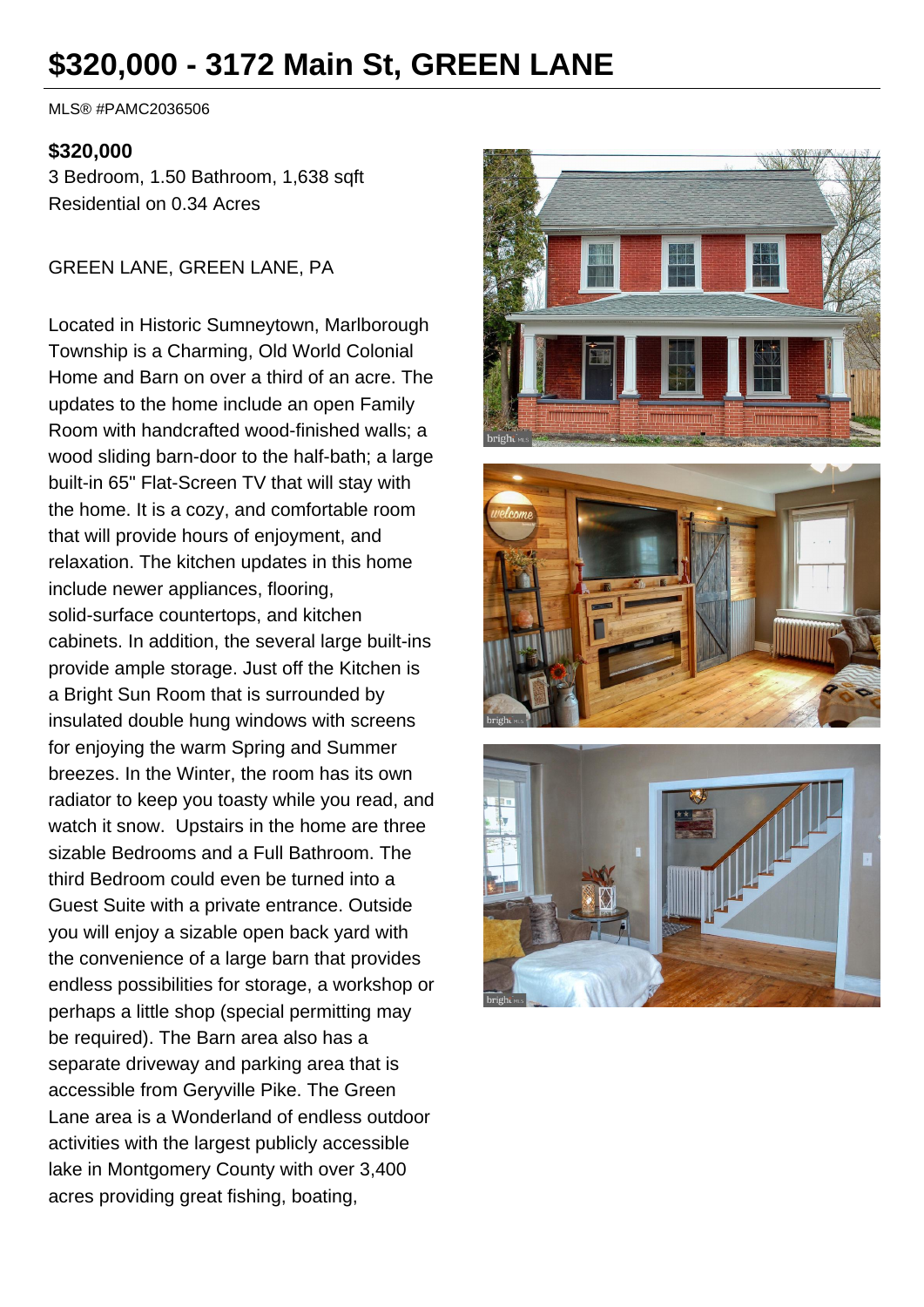swimming, camping, trails, picnicking, and much more. The area is also convenient to shopping, historic museums, and major highways such as the Pennsylvania Turnpike. You owe it to yourself to see this home with all its Charm. Make an appointment to see it when the listing becomes active because it likely won't last long. Thank you for your consideration.

Built in 1824

## **Essential Information**

| MLS@#                 | PAMC2036506 |
|-----------------------|-------------|
| Price                 | \$320,000   |
| Bedrooms              | 3           |
| Bathrooms             | 1.50        |
| <b>Full Baths</b>     | 1           |
| Half Baths            | 1           |
| <b>Square Footage</b> | 1,638       |
| Acres                 | 0.34        |
| <b>Year Built</b>     | 1824        |
| <b>Type</b>           | Residential |
| Sub-Type              | Detached    |
| <b>Style</b>          | Colonial    |
| Status                | Active      |

# **Community Information**

| Address      | 3172 Main St            |
|--------------|-------------------------|
| Area         | Marlborough Twp (10645) |
| Subdivision  | <b>GREEN LANE</b>       |
| City         | <b>GREEN LANE</b>       |
| County       | MONTGOMERY-PA           |
| <b>State</b> | PА.                     |
| Municipality | <b>MARLBOROUGH TWP</b>  |
| Zip Code     | 18054                   |

## **Amenities**

| <b>Amenities</b> |  | Built-Ins, Butlers Pantry, Pantry, Wood Floors |  |  |  |
|------------------|--|------------------------------------------------|--|--|--|
|------------------|--|------------------------------------------------|--|--|--|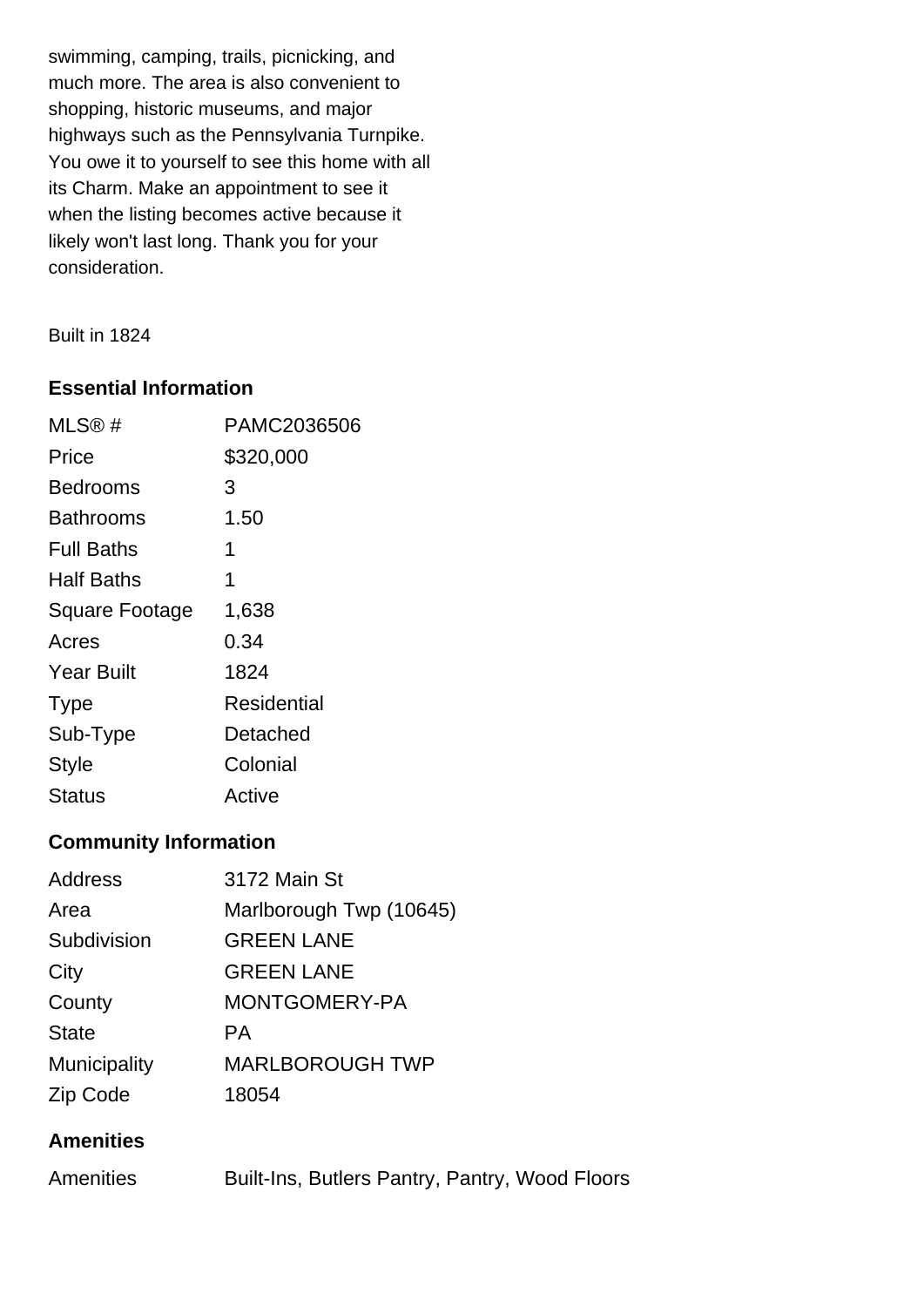| <b>Utilities</b>         | Cable TV Available, Natural Gas Available, Phone Available      |
|--------------------------|-----------------------------------------------------------------|
| Parking                  | <b>Crushed Stone, Dirt Driveway</b>                             |
| View                     | Garden/Lawn                                                     |
| <b>Interior</b>          |                                                                 |
| <b>Interior Features</b> | <b>Floor Plan-Traditional</b>                                   |
| Appliances               | Oven/Range-Gas, Range hood                                      |
| Heating                  | Radiator, Hot Water                                             |
| Cooling                  | Window Unit(s)                                                  |
| Has Basement             | Yes                                                             |
| <b>Basement</b>          | Combination, Full, Unfinished, Windows, Workshop, Walkout Level |
| # of Stories             | 2                                                               |
| <b>Stories</b>           | 2.5 Story                                                       |
| <b>Exterior</b>          |                                                                 |
| Eytarior                 | Rrick and Siding                                                |

| EXTELIOL                 | Brick and Siding                                                                   |
|--------------------------|------------------------------------------------------------------------------------|
| <b>Exterior Features</b> | Bump-outs, Outbuilding Apartment, Sidewalks, Patio, Porch(es), Roof<br><b>Deck</b> |
| Lot Description          | Rear Yard, Road Frontage, Sloping, Trees/Wooded                                    |
| <b>Windows</b>           | Double Hung, ENERGY STAR Qualified                                                 |
| Roof                     | <b>Architectural Shingle</b>                                                       |
| Foundation               | <b>Stone</b>                                                                       |

## **School Information**

| <b>District</b> | <b>UPPER PERKIOMEN</b> |
|-----------------|------------------------|
| Elementary      | <b>MARLBOROUGH</b>     |
| Middle          | UPPER PERKIOMEN        |
| High            | <b>UPPER PERKIOMEN</b> |

#### **Additional Information**

| Date Listed    | May 14th, 2022 |
|----------------|----------------|
| Days on Market | 41             |
| Zoning         | VC             |

## **Listing Details**

Listing Office Springer Realty Group

© 2022 BRIGHT, All Rights Reserved. Information deemed reliable but not guaranteed. The data relating to real estate for sale on this website appears in part through the BRIGHT Internet Data Exchange program, a voluntary cooperative exchange of property listing data between licensed real estate brokerage firms in which RE/MAX 2000 participates, and is provided by BRIGHT through a licensing agreement. Real estate listings held by brokerage firms other than RE/MAX